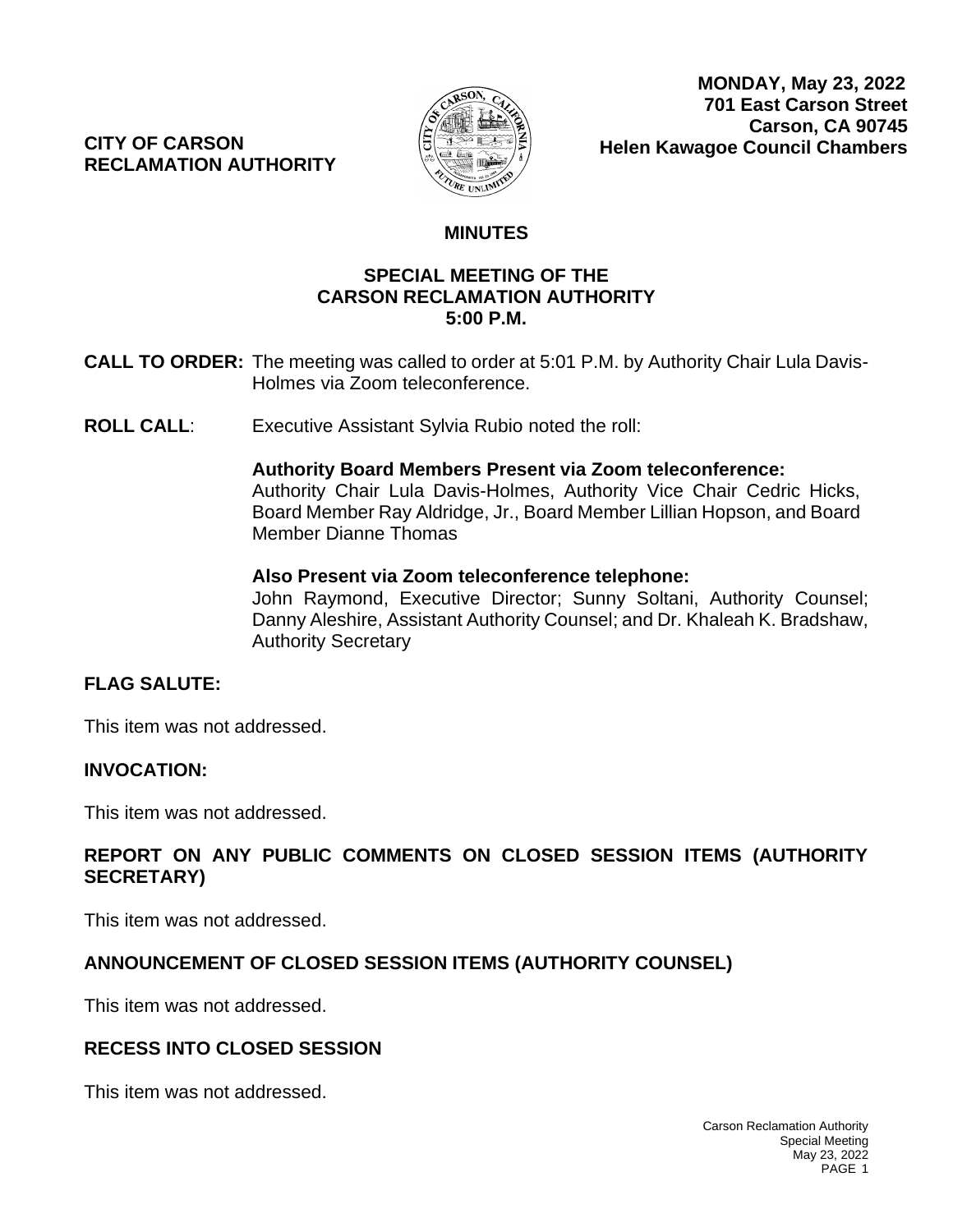# **RECONVENE: OPEN SESSION**

This item was not addressed.

### **REPORT ON CLOSED SESSION ACTIONS (AUTHORITY COUNSEL)**

This item was not addressed.

#### **CLOSED SESSION (Items 1 to 2)**

**Item No. 1. 2022-460 CONFERENCE WITH LEGAL COUNSEL - ANTICIPATED LITIGATION**

This item was not addressed.

**Item No. 2. 2022-462 CONFERENCE WITH LEGAL COUNSEL – EXISTING LITIGATION (CITY COUNCIL)**

This item was not addressed.

#### **ORAL COMMUNICATIONS FOR MATTERS LISTED ON THE AGENDA (MEMBERS OF THE PUBLIC) – None.**

#### **RECESS:**

The meeting was recessed at 5:05 P.M. by Authority Chair Davis-Holmes.

#### **RECONVENE:**

The meeting was reconvened at 9:42 P.M. by Authority Chair Davis-Holmes.

#### **DISCUSSION: (Item 3)**

**Item No. 3. 2022-454 CONSIDER RESOLUTION NO. 22-11-CRJPA "A RESOLUTION OF THE CARSON RECLAMATION AUTHORITY APPROVING A COOPERATION AGREEMENT WITH THE CITY OF CARSON, CALIFORNIA, FOR THE CONSTRUCTION OF INFRASTRUCTURE ON THE FORMER CAL COMPACT LANDFILL, ALSO KNOWN AS THE DISTRICT AT SOUTH BAY**

This item was heard jointly with the City Council/Successor Agency/Housing Authority Item No. 6.

City Manager/Executive Director Raymond gave a staff report.

Mayor/Agency Chairman/Authority Chairman Davis-Holmes moved to 1) Approve Resolution No. 22-097, "A Resolution of the City Council of the City of Carson, California, Approving a Cooperation Agreement with the Carson Reclamation Authority"; and 2) Authorize the Mayor to execute the Resolution and Agreement in a form acceptable to the City Attorney, seconded by Mayor Pro Tempore/Agency Vice Chairman/Authority Vice Chairman Hilton and unanimously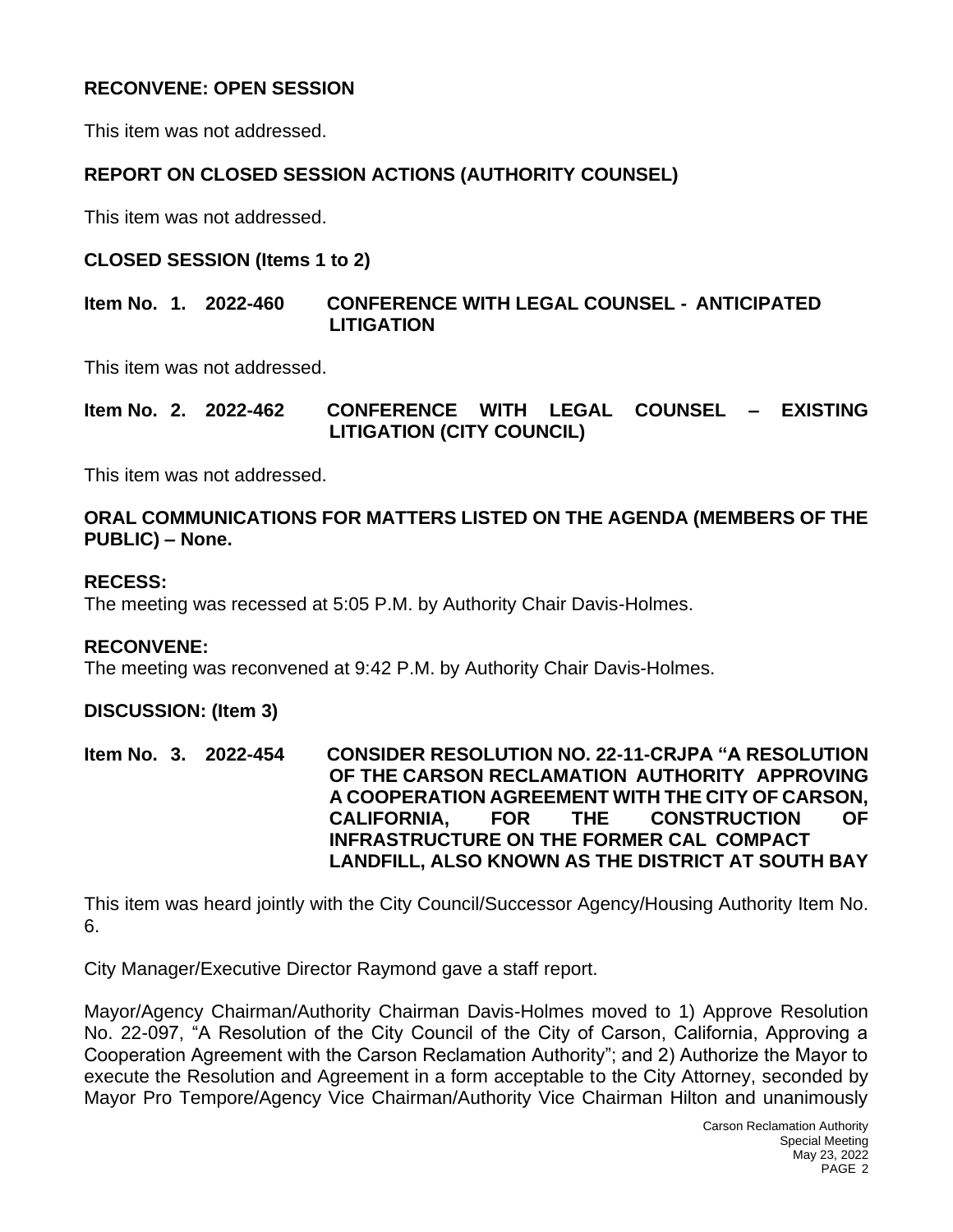carried.

Council Member/Agency Member/Authority Board Member Dear offered an amendment to the motion to obligate the City to the maximum amount of money available and requested proper wording from the City/Agency/Authority Attorney.

City/Agency/Authority Attorney Soltani clarified Council Member/Agency Member/Authority Board Member Dear's amendment to the motion to ensure funds are available under Measure R/M. Also, she and Assistant Authority Counsel Aleshire will revise the language to reflect funds available under the City's Measure R/M before execution of the resolution and agreement which the developer acknowledged and accepted by the maker and seconder of the motion.

Recommendation: 1. WAIVE FURTHER READING AND APPROVE Resolution No. 22-11-CRJPA, "A RESOLUTION OF THE CARSON RECLAMATION AUTHORITY APPROVING A COOPERATION AGREEMENT WITH THE CITY OF CARSON, CALIFORNIA, FOR THE CONSTRUCTION OF INFRASTRUCTURE ON THE FORMER CAL COMPACT LANDFILL, ALSO KNOWN AS THE DISTRICT AT SOUTH BAY" 2. AUTHORIZE the Chair to execute the Resolution and Agreement in a form acceptable to the Authority Counsel.

ACTION: It was moved to approve staff recommendations on motion of Thomas, seconded by Hopson.

Authority Counsel Soltani noted to include Council Member/Agency Member/Authority Board Member Dear's amendment to ensure funds are available under Measure R/M. Also, she and Assistant Authority Counsel Aleshire will revise the language to reflect funds available under the City's Measure R/M before execution of the resolution and agreement which was accepted by the maker and seconder of the motion.

The motion, as amended, was unanimously carried by the following vote:

Ayes: Authority Chair Davis-Holmes, Authority Vice Chair Hicks, Board Member Aldridge, Jr., Board Member Hopson, and Board Member Thomas Noes: None Abstain: None Absent: None

City/Agency/Authority Attorney/Authority Counsel Soltani thanked Assistant Authority Counsel/Assistant City Attorney Danny Aleshire for all his hard work.

Assistant Authority Counsel/Assistant City Attorney Aleshire thanked staff for their hard work.

The Authority Chair, Board Members, Mayor and City Council thanked the staff, legal team and developer for their hard work.

Director of Community Development Saied Naaseh thanked staff and legal team for their hard work.